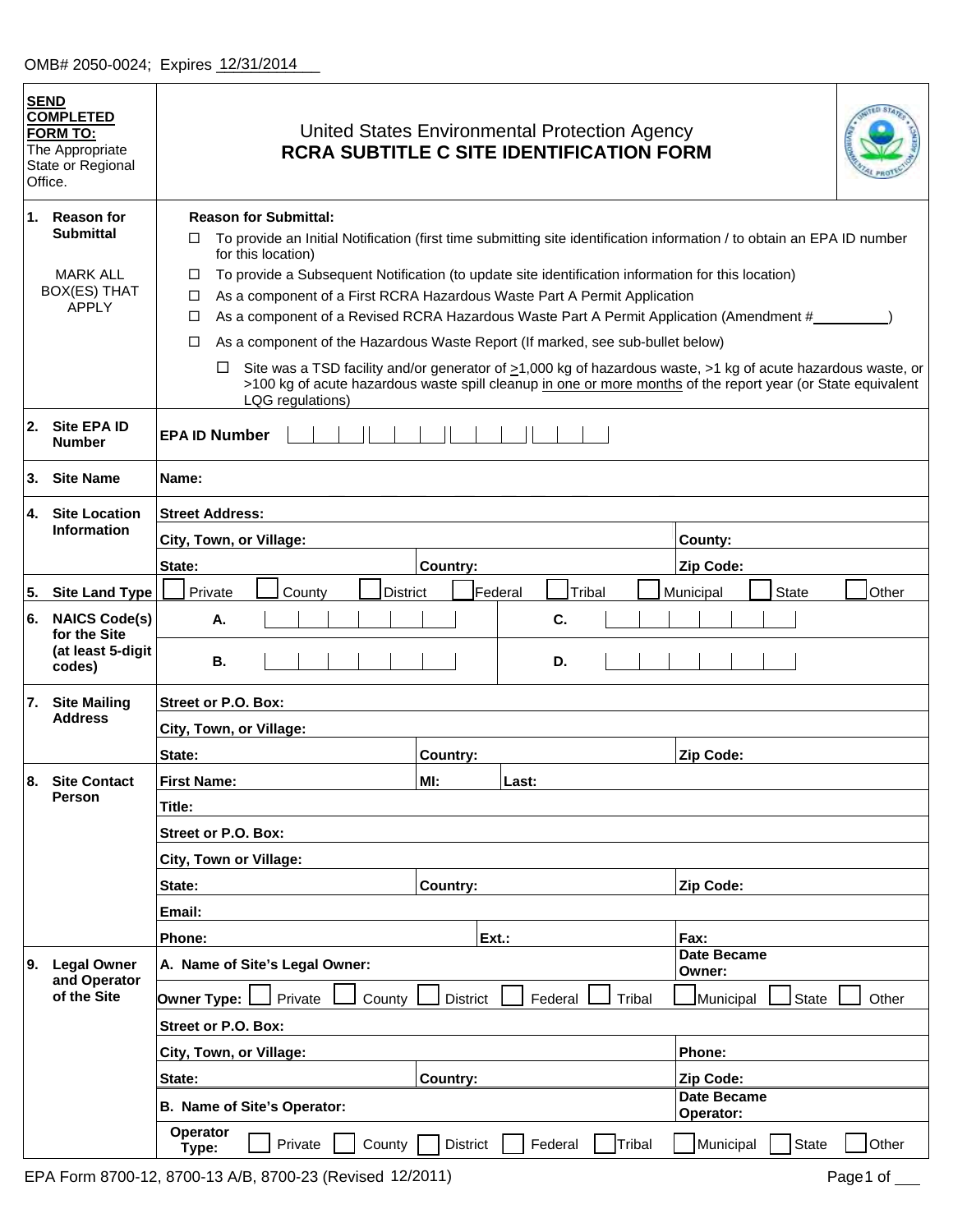| <b>EPA ID Number</b> |  |  |  |  |  |  |  |  | : 2050-0024; Expires 12/31/2014<br>OMB#: |
|----------------------|--|--|--|--|--|--|--|--|------------------------------------------|
|----------------------|--|--|--|--|--|--|--|--|------------------------------------------|

|  |                                           | 10. Type of Regulated Waste Activity (at your site)                                                                                                                                                                                                                                                                                                                                         | Mark "Yes" or "No" for all current activities (as of the date submitting the form); complete any additional boxes as instructed.                                                                                  |  |  |  |
|--|-------------------------------------------|---------------------------------------------------------------------------------------------------------------------------------------------------------------------------------------------------------------------------------------------------------------------------------------------------------------------------------------------------------------------------------------------|-------------------------------------------------------------------------------------------------------------------------------------------------------------------------------------------------------------------|--|--|--|
|  |                                           | A. Hazardous Waste Activities; Complete all parts 1-10.                                                                                                                                                                                                                                                                                                                                     |                                                                                                                                                                                                                   |  |  |  |
|  |                                           | 1. Generator of Hazardous Waste<br>If "Yes", mark only one of the following - a, b, or c.                                                                                                                                                                                                                                                                                                   | 5. Transporter of Hazardous Waste<br>NI<br>If "Yes", mark all that apply.                                                                                                                                         |  |  |  |
|  | a. LQG:                                   | Generates, in any calendar month, 1,000 kg/mo<br>(2,200 lbs./mo.) or more of hazardous waste; or<br>Generates, in any calendar month, or<br>accumulates at any time, more than 1 kg/mo (2.2<br>Ibs./mo) of acute hazardous waste; or<br>Generates, in any calendar month, or<br>accumulates at any time, more than 100 kg/mo<br>(220 lbs./mo) of acute hazardous spill cleanup<br>material. | a. Transporter<br>b. Transfer Facility (at your site)<br>6. Treater, Storer, or Disposer of<br>Hazardous Waste Note: A hazardous<br>waste Part B permit is required for these<br>activities.<br>I NI              |  |  |  |
|  | b. SQG:                                   | 100 to 1,000 kg/mo (220 - 2,200 lbs./mo) of non-<br>acute hazardous waste.                                                                                                                                                                                                                                                                                                                  | 7. Recycler of Hazardous Waste                                                                                                                                                                                    |  |  |  |
|  | c. CESQG:                                 | Less than 100 kg/mo (220 lbs./mo) of non-acute<br>hazardous waste.                                                                                                                                                                                                                                                                                                                          | 8. Exempt Boiler and/or Industrial Furnace<br>l Ni<br>If "Yes", mark all that apply.<br>a. Small Quantity On-site Burner                                                                                          |  |  |  |
|  |                                           | If "Yes" above, indicate other generator activities in 2-4.<br>2. Short-Term Generator (generate from a short-term or one-time<br>event and not from on-going processes). If "Yes", provide an<br>explanation in the Comments section.                                                                                                                                                      | Exemption<br>b. Smelting, Melting, and Refining<br><b>Furnace Exemption</b>                                                                                                                                       |  |  |  |
|  |                                           | 3. United States Importer of Hazardous Waste                                                                                                                                                                                                                                                                                                                                                | 9. Underground Injection Control                                                                                                                                                                                  |  |  |  |
|  |                                           | 4. Mixed Waste (hazardous and radioactive) Generator                                                                                                                                                                                                                                                                                                                                        | 10. Receives Hazardous Waste from Off-<br>site                                                                                                                                                                    |  |  |  |
|  |                                           | B. Universal Waste Activities; Complete all parts 1-2.                                                                                                                                                                                                                                                                                                                                      | C. Used Oil Activities; Complete all parts 1-4.                                                                                                                                                                   |  |  |  |
|  |                                           | 1. Large Quantity Handler of Universal Waste (you<br>accumulate 5,000 kg or more) [refer to your State<br>regulations to determine what is regulated]. Indicate<br>types of universal waste managed at your site. If "Yes",<br>mark all that apply.                                                                                                                                         | 1. Used Oil Transporter<br>If "Yes", mark all that apply.<br>a. Transporter<br>b. Transfer Facility (at your site)                                                                                                |  |  |  |
|  | a. Batteries<br>b. Pesticides<br>d. Lamps | c. Mercury containing equipment<br>e. Other (specify) _______________<br>f. Other (specify) _______________<br>g. Other (specify) <b>contains the contract of the contract of the contract of the contract of the contract of the contract of the contract of the contract of the contract of the contract of the contract of the contract of t</b>                                         | 2. Used Oil Processor and/or Re-refiner<br>If "Yes", mark all that apply.<br>a. Processor<br>b. Re-refiner<br>3. Off-Specification Used Oil Burner<br>4. Used Oil Fuel Marketer<br>If "Yes", mark all that apply. |  |  |  |
|  | activity.                                 | 2. Destination Facility for Universal Waste<br><b>Note:</b> A hazardous waste permit may be required for this                                                                                                                                                                                                                                                                               | a. Marketer Who Directs Shipment of Off-<br>Specification Used Oil to Off-<br>Specification Used Oil Burner<br>b. Marketer Who First Claims the Used<br>Oil Meets the Specifications                              |  |  |  |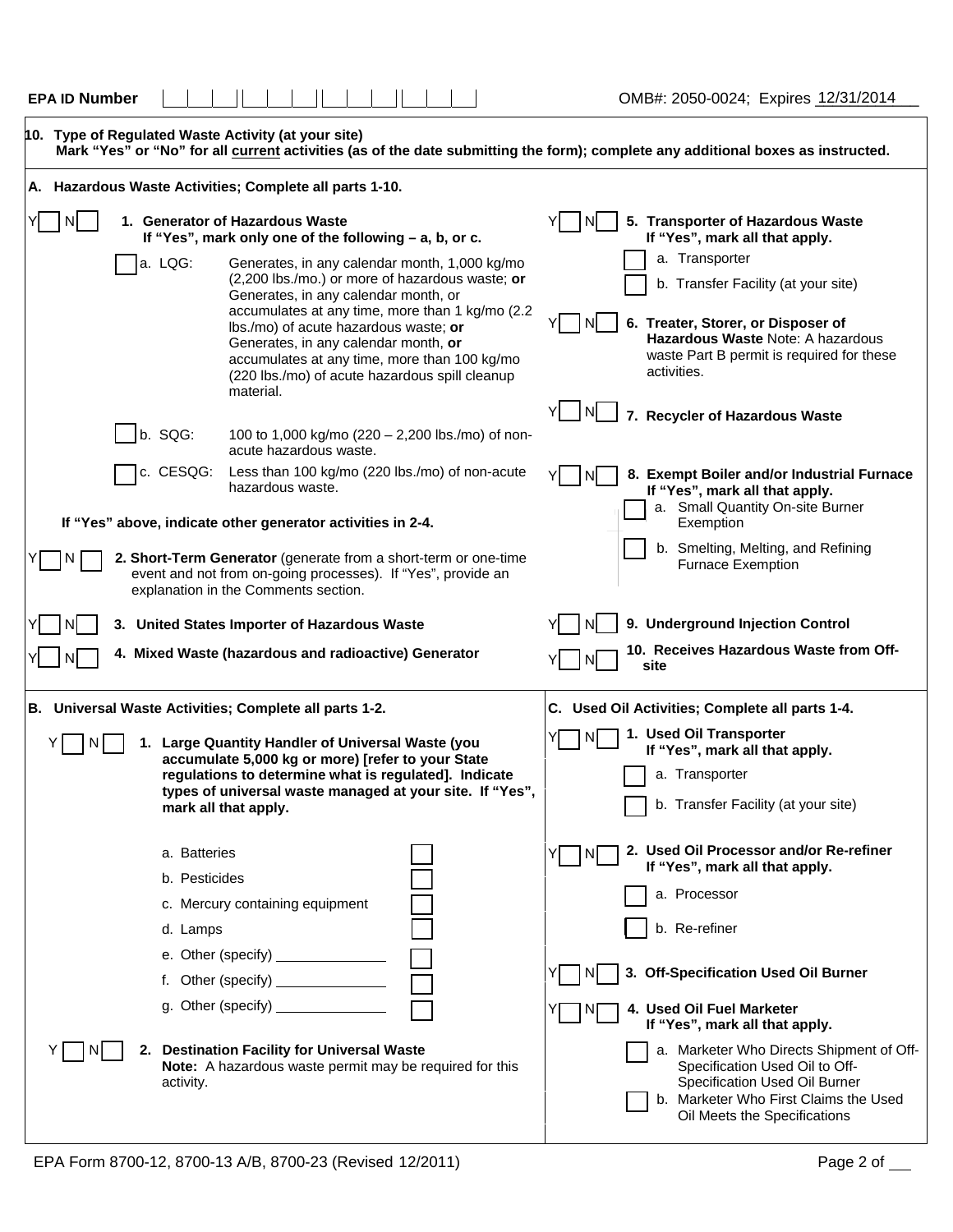| <b>EPAID</b><br>, Number |  |  | 10/21/201<br>2050-0024:<br>OMB#:<br>:xpires<br>21.511 |
|--------------------------|--|--|-------------------------------------------------------|
|--------------------------|--|--|-------------------------------------------------------|

٦

| D.  | Eligible Academic Entities with Laboratories—Notification for opting into or withdrawing from managing laboratory hazardous<br>wastes pursuant to 40 CFR Part 262 Subpart K                                                                                                                                |                                                                                                                                                                                                                                                                        |  |  |  |  |  |  |  |  |  |  |
|-----|------------------------------------------------------------------------------------------------------------------------------------------------------------------------------------------------------------------------------------------------------------------------------------------------------------|------------------------------------------------------------------------------------------------------------------------------------------------------------------------------------------------------------------------------------------------------------------------|--|--|--|--|--|--|--|--|--|--|
|     | You can ONLY Opt into Subpart K if:<br>❖                                                                                                                                                                                                                                                                   |                                                                                                                                                                                                                                                                        |  |  |  |  |  |  |  |  |  |  |
|     | you are at least one of the following: a college or university; a teaching hospital that is owned by or has a formal affiliation<br>agreement with a college or university; or a non-profit research institute that is owned by or has a formal affiliation agreement with<br>a college or university; AND |                                                                                                                                                                                                                                                                        |  |  |  |  |  |  |  |  |  |  |
|     | you have checked with your State to determine if 40 CFR Part 262 Subpart K is effective in your state                                                                                                                                                                                                      |                                                                                                                                                                                                                                                                        |  |  |  |  |  |  |  |  |  |  |
|     | 1. Opting into or currently operating under 40 CFR Part 262 Subpart K for the management of hazardous wastes in laboratories<br>See the item-by-item instructions for definitions of types of eligible academic entities. Mark all that apply:                                                             |                                                                                                                                                                                                                                                                        |  |  |  |  |  |  |  |  |  |  |
|     | a. College or University                                                                                                                                                                                                                                                                                   |                                                                                                                                                                                                                                                                        |  |  |  |  |  |  |  |  |  |  |
|     | b. Teaching Hospital that is owned by or has a formal written affiliation agreement with a college or university                                                                                                                                                                                           |                                                                                                                                                                                                                                                                        |  |  |  |  |  |  |  |  |  |  |
|     | c. Non-profit Institute that is owned by or has a formal written affiliation agreement with a college or university                                                                                                                                                                                        |                                                                                                                                                                                                                                                                        |  |  |  |  |  |  |  |  |  |  |
|     | 2. Withdrawing from 40 CFR Part 262 Subpart K for the management of hazardous wastes in laboratories<br>ΝI                                                                                                                                                                                                 |                                                                                                                                                                                                                                                                        |  |  |  |  |  |  |  |  |  |  |
| 11. |                                                                                                                                                                                                                                                                                                            | <b>Description of Hazardous Waste</b>                                                                                                                                                                                                                                  |  |  |  |  |  |  |  |  |  |  |
| Α.  | spaces are needed.                                                                                                                                                                                                                                                                                         | Waste Codes for Federally Regulated Hazardous Wastes. Please list the waste codes of the Federal hazardous wastes handled at<br>your site. List them in the order they are presented in the regulations (e.g., D001, D003, F007, U112). Use an additional page if more |  |  |  |  |  |  |  |  |  |  |
|     |                                                                                                                                                                                                                                                                                                            |                                                                                                                                                                                                                                                                        |  |  |  |  |  |  |  |  |  |  |
|     |                                                                                                                                                                                                                                                                                                            |                                                                                                                                                                                                                                                                        |  |  |  |  |  |  |  |  |  |  |
|     |                                                                                                                                                                                                                                                                                                            |                                                                                                                                                                                                                                                                        |  |  |  |  |  |  |  |  |  |  |
|     |                                                                                                                                                                                                                                                                                                            |                                                                                                                                                                                                                                                                        |  |  |  |  |  |  |  |  |  |  |
|     |                                                                                                                                                                                                                                                                                                            |                                                                                                                                                                                                                                                                        |  |  |  |  |  |  |  |  |  |  |
|     |                                                                                                                                                                                                                                                                                                            |                                                                                                                                                                                                                                                                        |  |  |  |  |  |  |  |  |  |  |
|     |                                                                                                                                                                                                                                                                                                            |                                                                                                                                                                                                                                                                        |  |  |  |  |  |  |  |  |  |  |
|     |                                                                                                                                                                                                                                                                                                            |                                                                                                                                                                                                                                                                        |  |  |  |  |  |  |  |  |  |  |
|     |                                                                                                                                                                                                                                                                                                            |                                                                                                                                                                                                                                                                        |  |  |  |  |  |  |  |  |  |  |
| В.  | spaces are needed.                                                                                                                                                                                                                                                                                         | Waste Codes for State-Regulated (i.e., non-Federal) Hazardous Wastes. Please list the waste codes of the State-Regulated<br>hazardous wastes handled at your site. List them in the order they are presented in the regulations. Use an additional page if more        |  |  |  |  |  |  |  |  |  |  |
|     |                                                                                                                                                                                                                                                                                                            |                                                                                                                                                                                                                                                                        |  |  |  |  |  |  |  |  |  |  |
|     |                                                                                                                                                                                                                                                                                                            |                                                                                                                                                                                                                                                                        |  |  |  |  |  |  |  |  |  |  |
|     |                                                                                                                                                                                                                                                                                                            |                                                                                                                                                                                                                                                                        |  |  |  |  |  |  |  |  |  |  |
|     |                                                                                                                                                                                                                                                                                                            |                                                                                                                                                                                                                                                                        |  |  |  |  |  |  |  |  |  |  |
|     |                                                                                                                                                                                                                                                                                                            |                                                                                                                                                                                                                                                                        |  |  |  |  |  |  |  |  |  |  |
|     |                                                                                                                                                                                                                                                                                                            |                                                                                                                                                                                                                                                                        |  |  |  |  |  |  |  |  |  |  |
|     |                                                                                                                                                                                                                                                                                                            |                                                                                                                                                                                                                                                                        |  |  |  |  |  |  |  |  |  |  |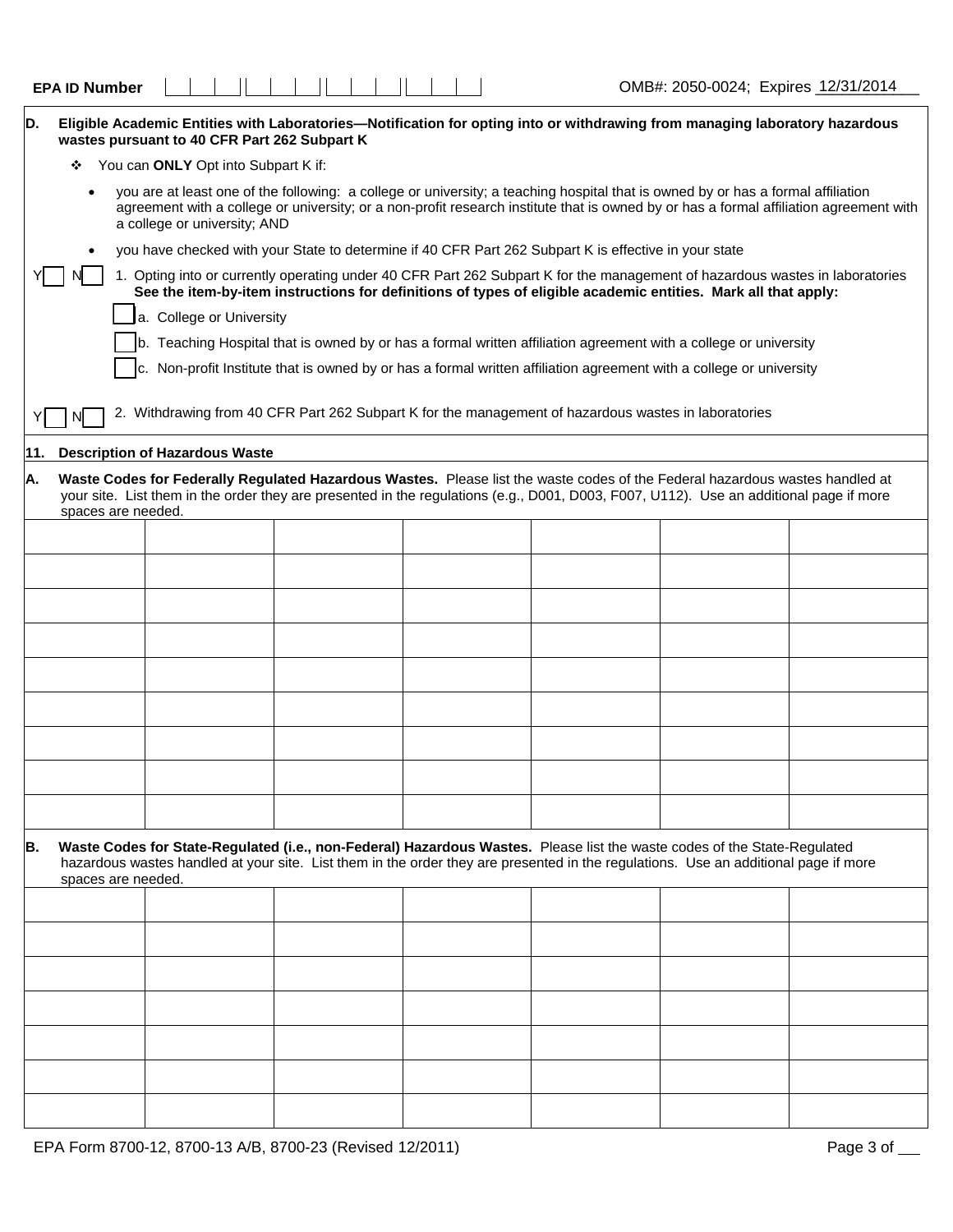|     | <b>EPA ID Number</b>                                                                                                                                                                                                                                                                                                                                                                                                                                                                                                                                                                                                                                                                                                                                                                                                                 |           |  |  |                                         |  |  |  |  |                                    |  |                                                                                      | OMB#: 2050-0024; Expires 12/31/2014                                                                                                                                                                                                          |  |
|-----|--------------------------------------------------------------------------------------------------------------------------------------------------------------------------------------------------------------------------------------------------------------------------------------------------------------------------------------------------------------------------------------------------------------------------------------------------------------------------------------------------------------------------------------------------------------------------------------------------------------------------------------------------------------------------------------------------------------------------------------------------------------------------------------------------------------------------------------|-----------|--|--|-----------------------------------------|--|--|--|--|------------------------------------|--|--------------------------------------------------------------------------------------|----------------------------------------------------------------------------------------------------------------------------------------------------------------------------------------------------------------------------------------------|--|
| 12. | Notification of Hazardous Secondary Material (HSM) Activity                                                                                                                                                                                                                                                                                                                                                                                                                                                                                                                                                                                                                                                                                                                                                                          |           |  |  |                                         |  |  |  |  |                                    |  |                                                                                      |                                                                                                                                                                                                                                              |  |
|     | Y INL                                                                                                                                                                                                                                                                                                                                                                                                                                                                                                                                                                                                                                                                                                                                                                                                                                |           |  |  |                                         |  |  |  |  |                                    |  | secondary material under 40 CFR 261.2(a)(2)(ii), 40 CFR 261.4(a)(23), (24), or (25)? | Are you notifying under 40 CFR 260.42 that you will begin managing, are managing, or will stop managing hazardous<br>If "Yes", you must fill out the Addendum to the Site Identification Form: Notification for Managing Hazardous Secondary |  |
| 13. | <b>Comments</b>                                                                                                                                                                                                                                                                                                                                                                                                                                                                                                                                                                                                                                                                                                                                                                                                                      | Material. |  |  |                                         |  |  |  |  |                                    |  |                                                                                      |                                                                                                                                                                                                                                              |  |
|     |                                                                                                                                                                                                                                                                                                                                                                                                                                                                                                                                                                                                                                                                                                                                                                                                                                      |           |  |  |                                         |  |  |  |  |                                    |  |                                                                                      |                                                                                                                                                                                                                                              |  |
|     |                                                                                                                                                                                                                                                                                                                                                                                                                                                                                                                                                                                                                                                                                                                                                                                                                                      |           |  |  |                                         |  |  |  |  |                                    |  |                                                                                      |                                                                                                                                                                                                                                              |  |
|     |                                                                                                                                                                                                                                                                                                                                                                                                                                                                                                                                                                                                                                                                                                                                                                                                                                      |           |  |  |                                         |  |  |  |  |                                    |  |                                                                                      |                                                                                                                                                                                                                                              |  |
|     |                                                                                                                                                                                                                                                                                                                                                                                                                                                                                                                                                                                                                                                                                                                                                                                                                                      |           |  |  |                                         |  |  |  |  |                                    |  |                                                                                      |                                                                                                                                                                                                                                              |  |
|     |                                                                                                                                                                                                                                                                                                                                                                                                                                                                                                                                                                                                                                                                                                                                                                                                                                      |           |  |  |                                         |  |  |  |  |                                    |  |                                                                                      |                                                                                                                                                                                                                                              |  |
|     |                                                                                                                                                                                                                                                                                                                                                                                                                                                                                                                                                                                                                                                                                                                                                                                                                                      |           |  |  |                                         |  |  |  |  |                                    |  |                                                                                      |                                                                                                                                                                                                                                              |  |
|     |                                                                                                                                                                                                                                                                                                                                                                                                                                                                                                                                                                                                                                                                                                                                                                                                                                      |           |  |  |                                         |  |  |  |  |                                    |  |                                                                                      |                                                                                                                                                                                                                                              |  |
|     |                                                                                                                                                                                                                                                                                                                                                                                                                                                                                                                                                                                                                                                                                                                                                                                                                                      |           |  |  |                                         |  |  |  |  |                                    |  |                                                                                      |                                                                                                                                                                                                                                              |  |
|     |                                                                                                                                                                                                                                                                                                                                                                                                                                                                                                                                                                                                                                                                                                                                                                                                                                      |           |  |  |                                         |  |  |  |  |                                    |  |                                                                                      |                                                                                                                                                                                                                                              |  |
|     |                                                                                                                                                                                                                                                                                                                                                                                                                                                                                                                                                                                                                                                                                                                                                                                                                                      |           |  |  |                                         |  |  |  |  |                                    |  |                                                                                      |                                                                                                                                                                                                                                              |  |
|     |                                                                                                                                                                                                                                                                                                                                                                                                                                                                                                                                                                                                                                                                                                                                                                                                                                      |           |  |  |                                         |  |  |  |  |                                    |  |                                                                                      |                                                                                                                                                                                                                                              |  |
|     |                                                                                                                                                                                                                                                                                                                                                                                                                                                                                                                                                                                                                                                                                                                                                                                                                                      |           |  |  |                                         |  |  |  |  |                                    |  |                                                                                      |                                                                                                                                                                                                                                              |  |
|     |                                                                                                                                                                                                                                                                                                                                                                                                                                                                                                                                                                                                                                                                                                                                                                                                                                      |           |  |  |                                         |  |  |  |  |                                    |  |                                                                                      |                                                                                                                                                                                                                                              |  |
|     |                                                                                                                                                                                                                                                                                                                                                                                                                                                                                                                                                                                                                                                                                                                                                                                                                                      |           |  |  |                                         |  |  |  |  |                                    |  |                                                                                      |                                                                                                                                                                                                                                              |  |
|     |                                                                                                                                                                                                                                                                                                                                                                                                                                                                                                                                                                                                                                                                                                                                                                                                                                      |           |  |  |                                         |  |  |  |  |                                    |  |                                                                                      |                                                                                                                                                                                                                                              |  |
|     | 14. Certification. I certify under penalty of law that this document and all attachments were prepared under my direction or supervision in<br>accordance with a system designed to assure that qualified personnel properly gather and evaluate the information submitted. Based<br>on my inquiry of the person or persons who manage the system, or those persons directly responsible for gathering the information, the<br>information submitted is, to the best of my knowledge and belief, true, accurate, and complete. I am aware that there are significant<br>penalties for submitting false information, including the possibility of fines and imprisonment for knowing violations. For the RCRA<br>Hazardous Waste Part A Permit Application, all owner(s) and operator(s) must sign (see 40 CFR 270.10(b) and 270.11). |           |  |  |                                         |  |  |  |  |                                    |  |                                                                                      |                                                                                                                                                                                                                                              |  |
|     | Signature of legal owner, operator, or an<br>authorized representative                                                                                                                                                                                                                                                                                                                                                                                                                                                                                                                                                                                                                                                                                                                                                               |           |  |  | Name and Official Title (type or print) |  |  |  |  | <b>Date Signed</b><br>(mm/dd/yyyy) |  |                                                                                      |                                                                                                                                                                                                                                              |  |
|     |                                                                                                                                                                                                                                                                                                                                                                                                                                                                                                                                                                                                                                                                                                                                                                                                                                      |           |  |  |                                         |  |  |  |  |                                    |  |                                                                                      |                                                                                                                                                                                                                                              |  |
|     |                                                                                                                                                                                                                                                                                                                                                                                                                                                                                                                                                                                                                                                                                                                                                                                                                                      |           |  |  |                                         |  |  |  |  |                                    |  |                                                                                      |                                                                                                                                                                                                                                              |  |
|     |                                                                                                                                                                                                                                                                                                                                                                                                                                                                                                                                                                                                                                                                                                                                                                                                                                      |           |  |  |                                         |  |  |  |  |                                    |  |                                                                                      |                                                                                                                                                                                                                                              |  |
|     |                                                                                                                                                                                                                                                                                                                                                                                                                                                                                                                                                                                                                                                                                                                                                                                                                                      |           |  |  |                                         |  |  |  |  |                                    |  |                                                                                      |                                                                                                                                                                                                                                              |  |